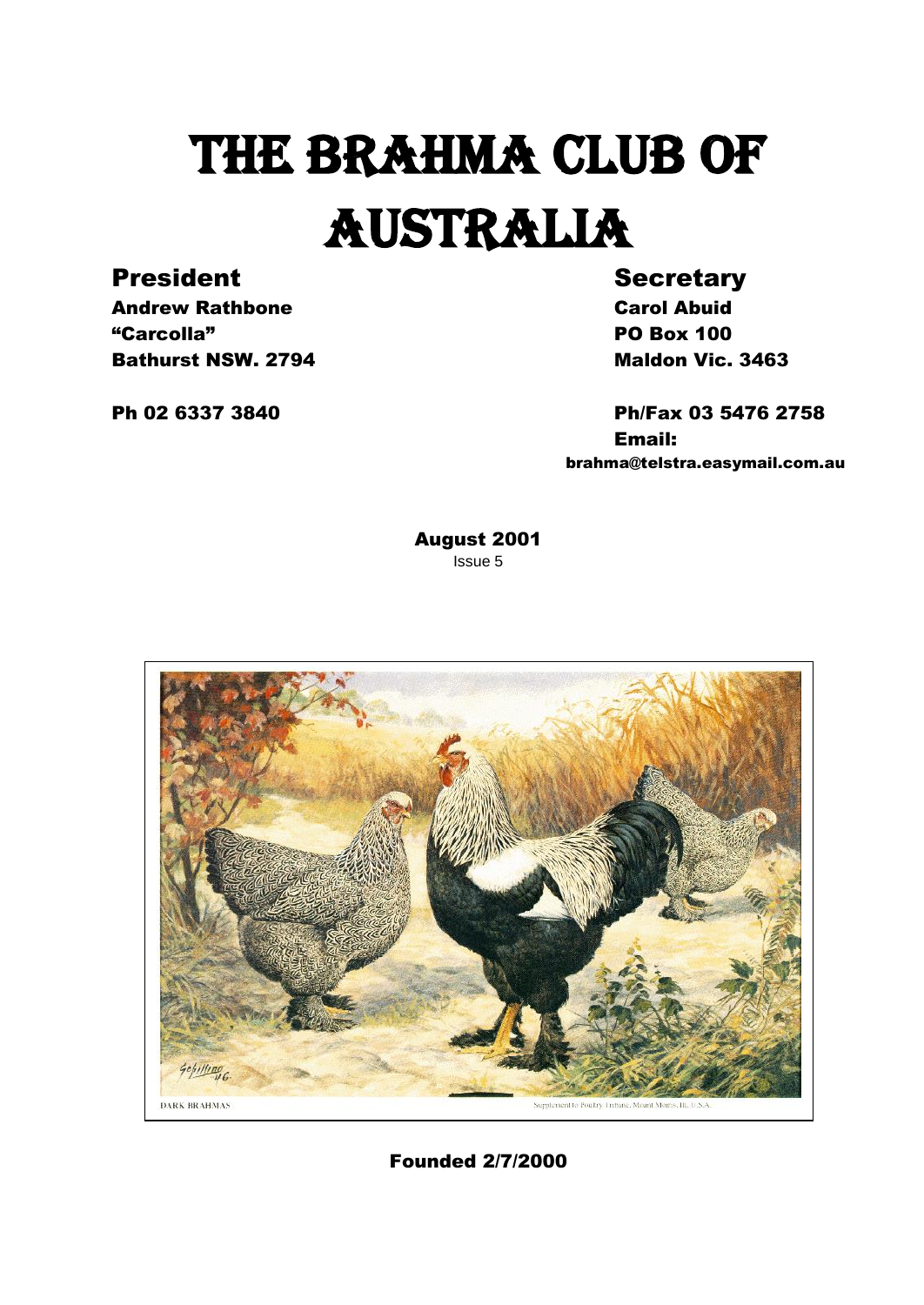## President's rePort

What a weekend for Brahma exhibitors and attending members! A successful show for the Brahma Club. A two day effort for some, but for the Victorian contingent, Carol and Khris Abuid, Bryan Jon and Brendan O'Leary, it had involved the start of the fourth day. Many thanks to those four on arriving early, to setup our section of the pavilion alongside the Belgians and Faverolles.

For members present at our show, it was a chance to exchange ideas and theories on Brahma breeding and management. Even for members not exhibiting, it was a great opportunity to check the birds on show, gather information and maybe make some purchases to enhance their breeding programs. A good representation of all the clour classes in both large and bantam that were catalogued in the schedule. A very serious concern is that one variety, the black, has no colour standard in The Australian Poultry Standards, even though it has been exhibited over the past two years in large and bantam classes. A submission will have to be made to The Australian poultry standards Committee through the Australian Poultry exhibitors Council to include this colour in the Brahma Standards.

While on the subject of colour, a very lively debate was had at our AGM on Show Day. One of our members, Lance Hicks, has put forward discussion on changing the name of all The Brahma varieties in the Australian Poultry Standards, as he feels they incorrectly describe the colour of the fowl. This was not a proposal, but is meant for further discussion, so members are invited to write down their views and send them to Carol.

Another topic brought up at the AGM was of Vulture Hocks. The Australian standards states: **"Hocks amply covered with soft rounded feathers, or with quill feathers, provided they are accompanied with proportionately heavy shank and foot feathering. Shank feather profuse, standing well out from legs and toes, extending under the hock feathers and to the extremity of the middle and outer toes. Profuse leg and foot feathering, without vulture hocks being desirable. Toes four, straight and spreading."** The members were unanimous in their opinion that vulture hocks should be discouraged and that when judged it should be considered less desirable than a fowl without vulture hocks. The members also emphasised that it should not be a disqualification, as a major proportion of the birds on show that day, had in fact, varying degrees of vulture hocks.

A more important aspect to note is the fact that white legs is considered a serious defect **BUT** under the interpretation of the Standards for judges, breeders and exhibitors (Australian Poultry Standards) Shanks and Feet section; Part 26 **" Legcolour: Foreign colour to that described for breed and variety".**  Part 23 in the same section also states **"Four toed breeds: more or less than four toes"** this would also include the presence of a toenail. So before we get to confused on the issue of vulture hocks, we have to address the problems of missing toenails and part toes (a problem I have occasionally seen in Pekins and d'Uccle Belgians) and to eliminate white legs ( this may be an ongoing problem as other breeds of fowls are being used to enhance our Brahmas) which are considered a disqualification in The Australian Poultry Standards.

Much appreciation to all our show supporters for prizes and trophies, helpers and stewards on the day and for those who assisted in the canteen, which was run by The Belgian Bantam Club. A special Thank you to Bruce Pattinson for his time and energy in officiating as judge on the day.

A personal thank you goes to Brendan O'Leary and Bryan Jon for helping me unload the 122 Show and Sale birds I brought on Saturday. (49 Show Brahmas, 27 Show Belgians and 44 sale birds) And also for their assistance in helping load up what I had left (49 birds) on Sunday afternoon. That afternoon heralded the end of my involvement in breeding and developing the Gold Brahma Bantam as they were dispersed, in their entirety, to Kory Chapman. I wish Kory well in taking them on further. This decision was prompted purely on time constraints brought about by roster changes in my job. Hopefully it will give me more time to concentrate on the Brahma Large Fowls in the varieties of Light, Gold, Buff and Dark.

The hatching season is upon us again with most members sorting out breeding pens and starting up incubators, to check out any gremlins that may have moved in since they were turned off. I wish all poultry fanciers smooth sailing in these frantic, and yet sometimes, rewarding times.

Best Wishes, Andrew.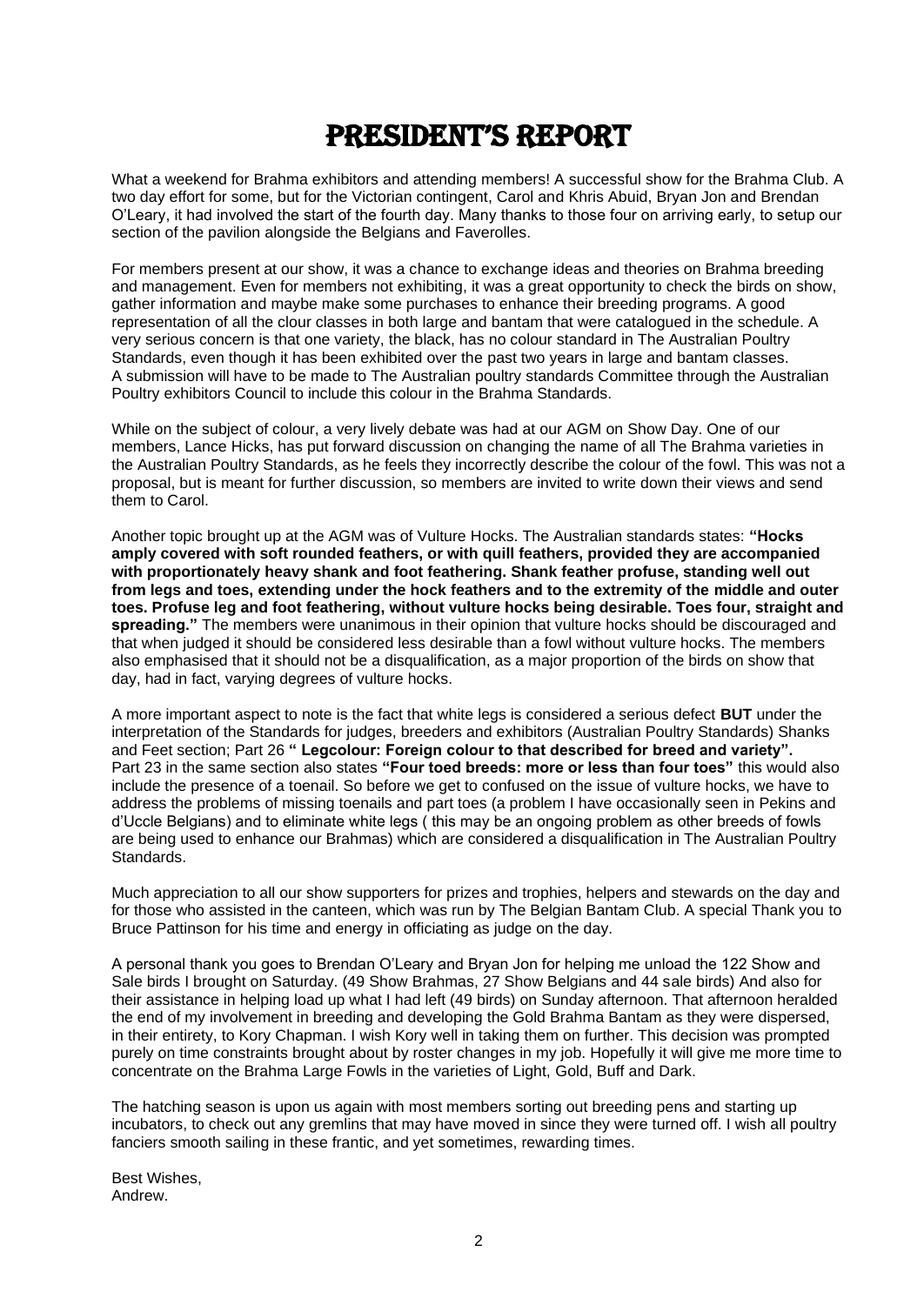## President of vice

(Vice President)

Hi All Brahma Breeders,

I hope everyone arrived home safe and well, with all their Brahma's. Khris, Carol, Brendan and myself left about 7pm after cleaning up with Andrew, Don, Kory, David, Tom Ron and Irene. We said our good-byes and sent Irene on up the road, with her dickie headlight. I hope she made it. (She did, and Thank you to David, Tom and Don for following her to her destination at Gosford to ensure that she did. Ed) We were finally on our way home. As with our trip up, the one home had lots of fun, laughter and discussion on Brahma's of course, mixed with a good dose of jokes, coffee and a severe case of abuse to two very stupid motorists. (Idiots locking their vehicles at the bowsers while they went to the Restaurant. You couldn't fill up Ed) I spy and well stirred by our driver Khris. We dropped Brendan off at Wodonga, where his partner Catherine met us with some lovely cakes. Thank you Catherine, they were lovely. We continued on and had a snooze by the side of the road and finally arrived at Khris and Carols at 9.30 Monday morning. Coffee, bacon and eggs and a good stretch then I bid Khris and Carol farewell and headed for Hallston in Sth Gippsland. Home at last at 3pm on Monday. The birds were really happy to be out of the boxes and into the garden, to scratch around, eat and drink.

It was great to meet everybody and say hello and have a chat about Brahmas. Congratulations to all the winners and to all who entered Brahmas in the Show. A special Thank you to our secretary Carol for all the hard work in putting our show together, so on behalf of all our members a big Thank you. Thank you to Khris as he also is a great help in putting our newsletter together and all the work he does.

Congratulations to Andrew and Don for helping put Brahmas back as one of the Great poultry breeds and as a club we will go on to perfect the Dark Brahma and the other colours later on down the track. I was lucky to sell a pair of Light Brahma to people in Singapore for poultry exhibition. After two weeks in Singapore they were then sent to Malaysia for breeding. I wonder what will become of them, all of these things and the people you meet make poultry lots of fun.

May this breeding season produce a lots more Brahma and new members and spring is just around the corner.

Bye for now.

Bryan

## Patrons report

Due to space constraints this issue there will be no Patrons Report and the photos from the Show will appear in the next issue. If members have any photos, whether they be from the show or simply of your birds at home, please send them down. If you want them returned please let us know, so that we can scan them and return them promptly otherwise they will go into a club collection. This is just another way for us and future members can see the advances of the Brahmas in Australia.

Khris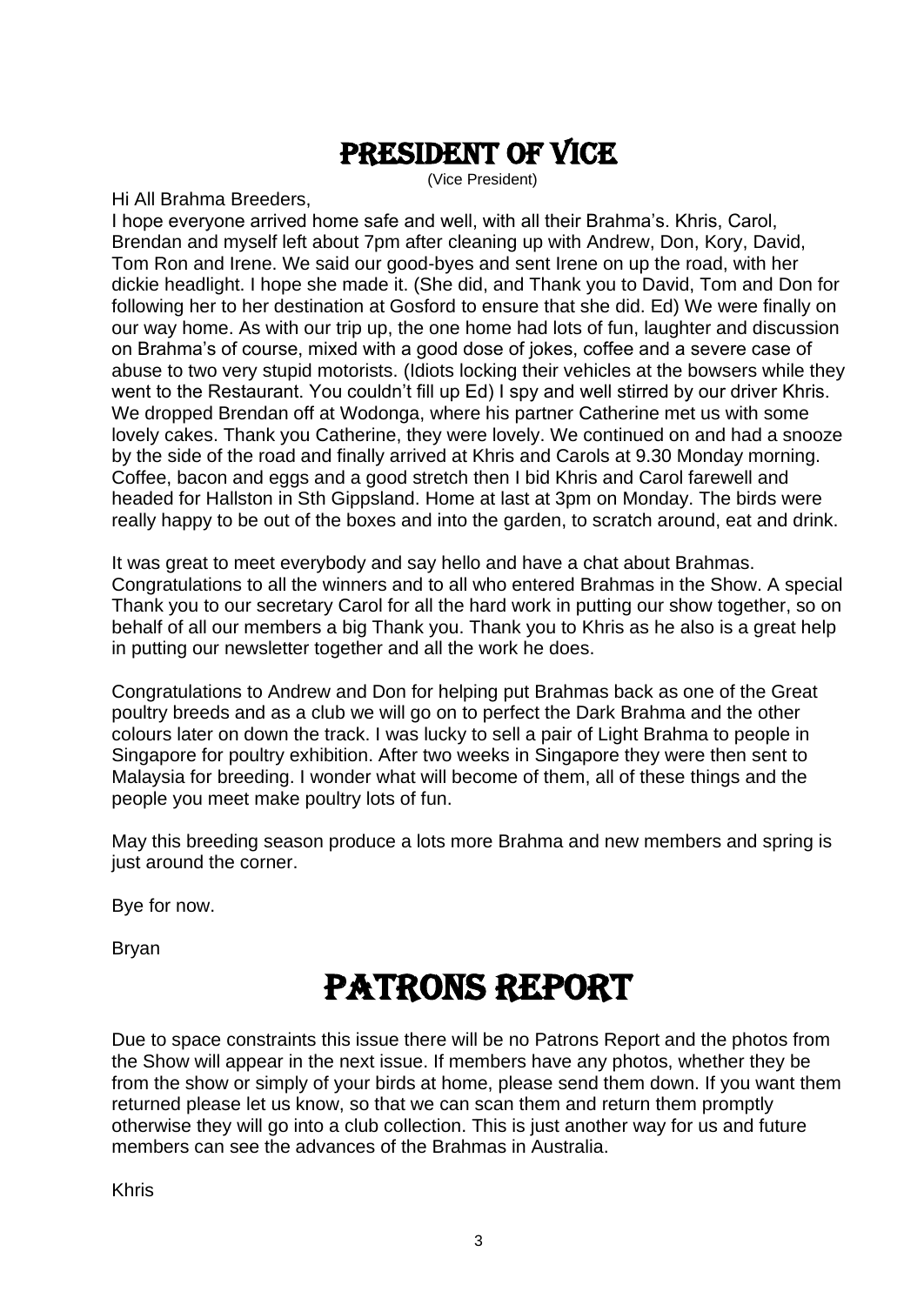## secretary's rePort

Hello Everyone,

Welcome to our new members. It is very good to be in this position for another year. Thank you to everyone who voted for me again. Congratulations to Andrew, Khris and Bryan for your positions as listed in the Annual report further on.

Well the first year was certainly a learning time for me. I must say that being a Show Secretary as well was indeed an extra learning experience. I made some mistakes over the weekend, but I'm sure I will learn from this as do we all at times.

Unfortunately, I took very ill on the Saturday, which tendered to carry on to the Sunday, although not as bad thankfully. But due to this I seemed to forget to cover some of the items in our AGM. Not taking complete notes on the entire meeting. I do apologise for this, thankfully most of the notes have now been put to paper as actual as possible. If I have made any mistakes, perhaps the members who were present will let me know please.

Over the weekend there were ideas swapped. If you have done this perhaps you could write in to the newsletter with these ideas or such. If you want a different section added to the newsletter, contact me, and we will do our utmost to do this. Ron Smith came up with an idea of running a vet's corner with ideas besides the **AXE**, and has started the ball rolling this issue. If other members have ideas or remedies that they use just remember this, other members may not know them, so please send them in.

One very important issue we all need to look at is, addressing The Brahma Standards as in the Australian Standards, to ensure that they are what we as a club can breed to with any suggested alterations being proposed to be sent to APEC for consideration. As a lot of members are going into other colours, other than the Light and Dark, we would like to have these colours listed as well.

If we do this now, it will be a big step for the Club, especially for the juniors who, hopefully, will still be working with these great birds even when we have passed on. So we must make sure the future of The Australian Brahma is here to stay. We all know that this is going to be years of hard-dedicated work, proving these colours. At least we have started.

Another topic I would like to put forward, is ways of getting sponsorship for our shows. Also donations of items for next years raffle at the next Annual Show. If everyone just think about this please don't leave it to long, as we all know time fly's these days.

Thank you to everyone who helped me out on the weekend. It was very much appreciated, without your help things would have been disastrous for sure and an extra Special Thanks to the members who stayed behind and helped clean up the Poultry shed, knowing they all had long drives ahead of them.

Until our next newsletter may you all keep well and have a good breeding year. Regards

**Carol** 

**Unfortunately the Hans Schippers article has been held over till the next issue due to space or lack thereof.**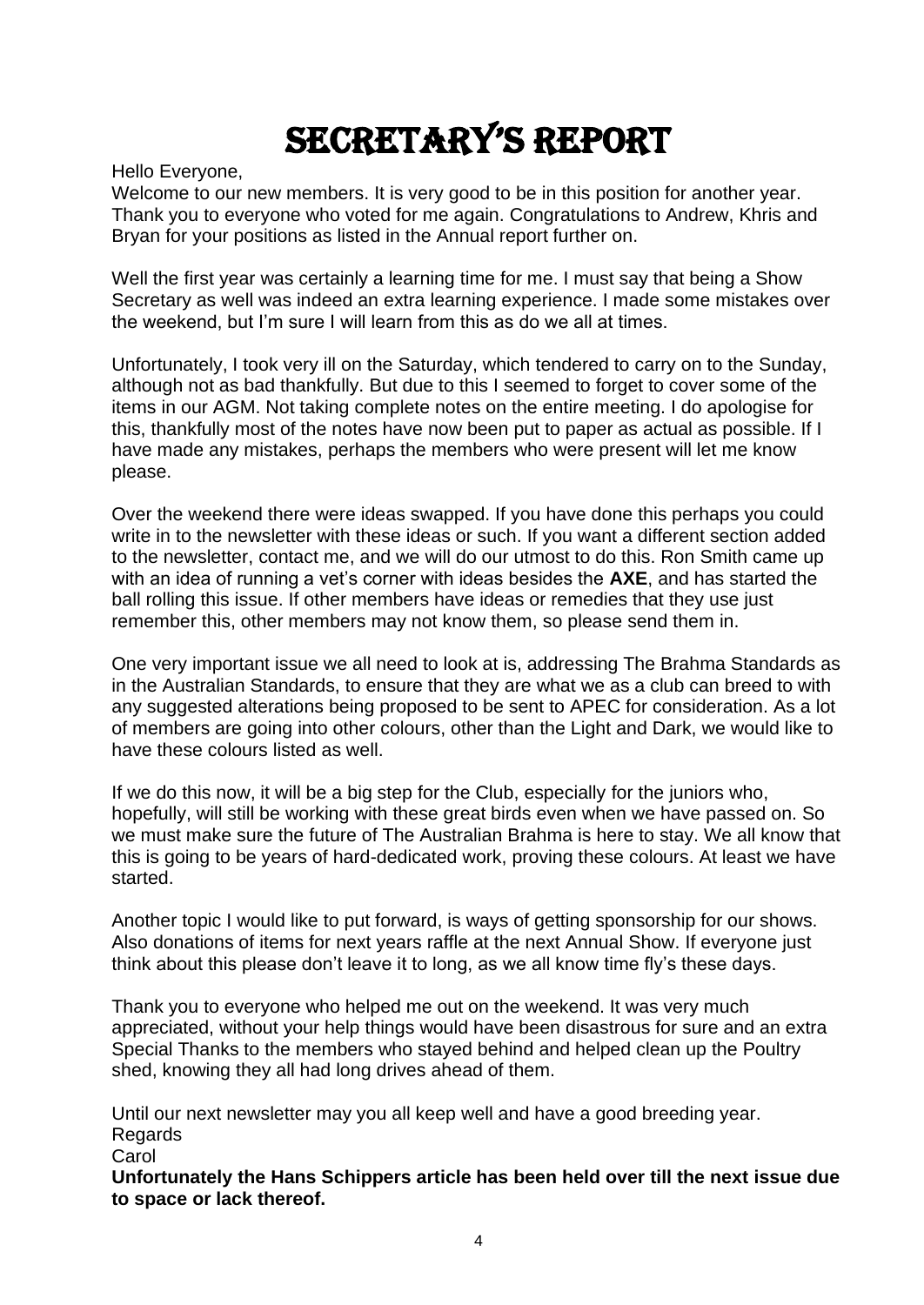## Thank you

Letters of Thanks will be going to all our sponsors, for without them we would not have had the show we did. I would urge all members to support those businesses who were kind enough to support us for our show. Also thanks to our members who were kind enough to donate sponsorship, which all went to make our Inaugural Show a great success.

**Richmond Produce and Pet Supplies** Richmond NSW All Course Mix **Turners Produce Pty Ltd** Glendenning NSW Pellets **Sultana's Discount** Communication Schofields NSW Grain Mix **Bellsouth Retail Sales** Narre Warren VIC Poster and Book **Australasian Poultry (Megg Miller)** Seymour VIC 12 Mths Sub.

**Andrew Rathbone** Trophies

To Australasian Poultry

**Jerry Followes and Bryan Jon Inaugural Perpetual Trophy & miniature** 

And Special thanks to our junior member, **Michael Mills** and his **Mum** for chasing the NSW Commercial sponsors and for their own sponsorship of Wheat.

## treasurer's report

| <b>Opening Balance</b>                                                                                                           |                                                               | \$219.00                                  |  |
|----------------------------------------------------------------------------------------------------------------------------------|---------------------------------------------------------------|-------------------------------------------|--|
| Deposits<br>Memberships<br>Membership and Show monies                                                                            |                                                               | \$116.00<br>\$361.50                      |  |
| Expenditure<br><b>Maldon Newsagency</b><br>Australia Post                                                                        |                                                               | \$16.60<br>\$13.65                        |  |
| <b>Shoestring Market</b><br><b>Crazy Prices</b><br><b>Computer Sashes</b>                                                        |                                                               | \$38.00<br>\$9.98<br>\$96.98              |  |
| <b>Outstanding Cheques</b><br><b>Midland Poultry Club</b>                                                                        | <b>Balance</b>                                                | \$521.29<br>\$15.00                       |  |
|                                                                                                                                  | <b>Balance</b>                                                | \$506.29                                  |  |
|                                                                                                                                  | **************************<br><b>Breakdown of Show Monies</b> |                                           |  |
|                                                                                                                                  |                                                               |                                           |  |
| <b>Show Entries</b><br><b>Monies from Raffle</b><br>Monies from Commission of sales (So far)<br>Monies raised for WA sponsorship |                                                               | \$138.00<br>\$43.50<br>\$10.00<br>\$15.00 |  |

Monies from Donations  $$116.00$ Membership monies  $$125.00$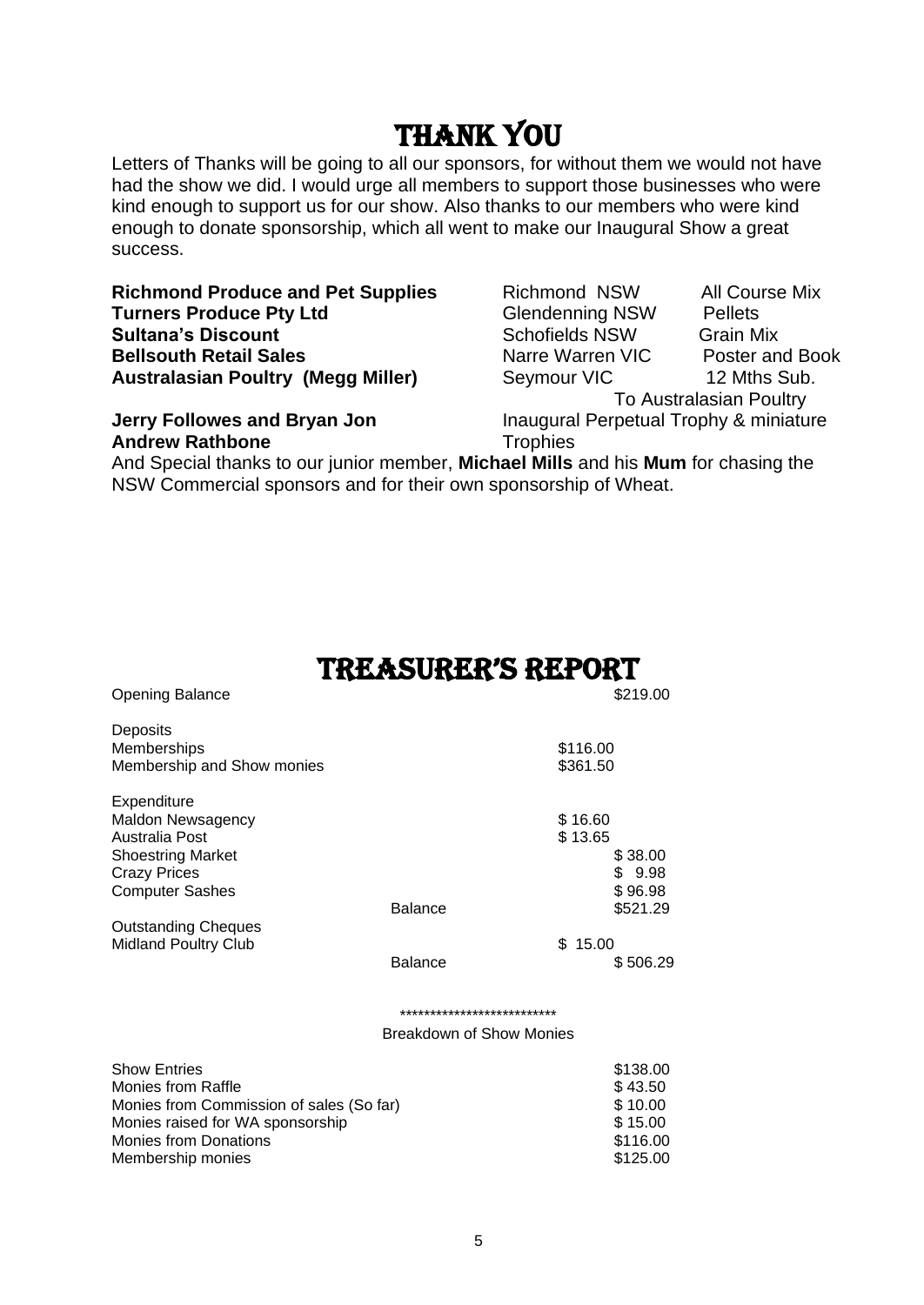## AGM **Presidents Report**

It doesn't seem like twelve months have passed, since eleven Brahma exhibitors at The Brahma Feature show at Castle Hill on Sunday 2<sup>nd</sup> July 2000, established The Brahma Club of Australia. Since that historic day membership numbers have trebled with an ongoing response from our website and advertising in Australasian Poultry through the Club Directory section.

Inquiries have been from backyard poultry enthusiasts looking for a different but Majestic Fowl, to Poultry fanciers looking for another breed to show. To new Poultry breeders who have never seen Brahma's personally, I have received inquiries and sales from Queensland, NSW, Victoria and Western Australia, with other club members experiencing similar activity.

I would like to take this opportunity, on behalf of all the membership to Thank our secretary Carol for her tireless effort and enthusiasm over the past twelve months and also her work in organising this show.

The position of secretary is a difficult and thankless task in which the membership will have to share, if we are going to remain a successful force in the future. On this note I feel our clubs main goals in promoting Brahma's are:

- ➢ Organising an Annual Club Show backed by the majority of the membership.
- ➢ Disseminating information between club members and to prospective members and backyard fanciers
- $\triangleright$  An active membership that is supportive and helpful to the club and its Secretary.
- $\triangleright$  To discourage personal differences, selfishness and politics that would be detrimental in promoting the brahma fowl.

Finally I would like to thank all the exhibitors at our first Brahma club show, for their efforts in bringing quality show birds along today. A very Special thanks goes to our supporters and donators of prizes and awards to make this a successful and memorable show.

## **Secretary's Report**

As was stated at the meeting, I did not fulfill a report as I simply ran out of time. I do apologise for this and hopefully it won't happen next year.

Not much had changed since the last newsletter was printed as far as my role went. My time was kept quite busy preparing everything for the show, never having had to do this role before, I can say it sure was a busy role (no complaints either) just a new experience for me.

Until my next report for the newsletter, I wish everyone good health and a good breeding season.

**Carol**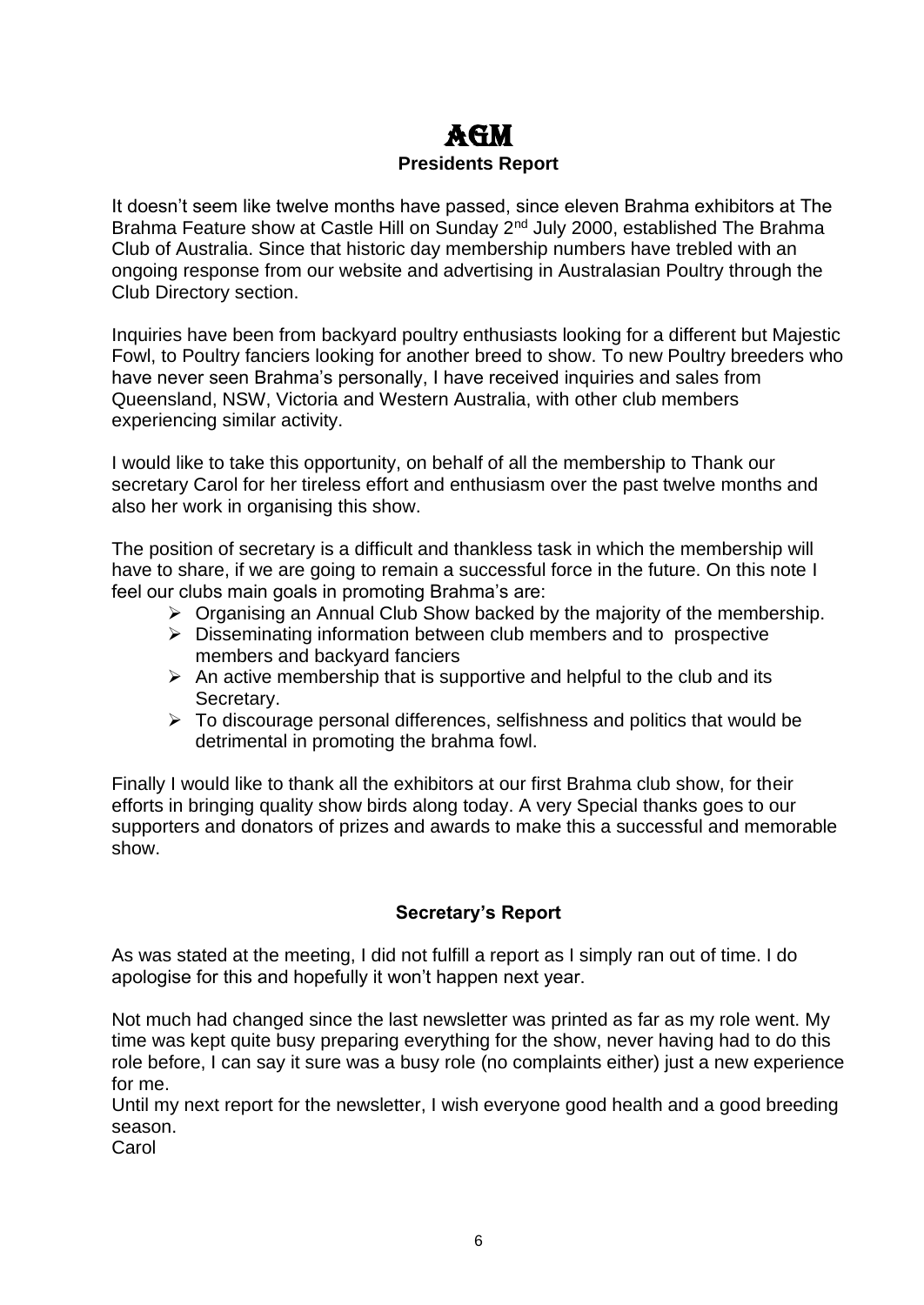## **Treasurers Report**

As was stated, I simply didn't get one printed out. I did manage to get a printout from the bank as to where we stood financially. We had a balance of \$43.80 at the 29/5/01, if we took out the donation of \$50 we would have been in the red.

I deposited \$116.00 on the 25/6/01 to make sure that there would be enough money, hopefully, if it were needed on the  $1<sup>st</sup>$  July. That gave us a total of \$159.80

I will give a full report in the next newsletter, as to where we stand financially.

**Carol** 

### **Correspondence**

A letter was received from the Midland Junction Poultry society of WA. Requesting sponsorship from the Brahma club for the Brahma entries. It was decided to send the hat around for donations and a total of \$15 was raised.

Newcastle Poultry wrote also asking for sponsorship. Given that we had not ordered our sashes at that time the Executive decided that they would get an extra sash for them to present to the winning Brahma.

It was tabled that the club should look at making our own standards regarding naming of colours and variety. It was carried on to General business for further discussions

### **Minutes of Inaugural AGM**

Taken as read.

## **Business Arising from Minutes**

Nil.

### **General Business**

- ➢ Newsletter Carol requested that a lot more input had to be made by members if the newsletter was to be continued. Some topics to be covered were to be a Vets Corner (How to fix some sick birds other than the axe). Also how best to prepare your birds for showing, particularly from those members who have been exhibiting for years, as we have a lot of newcomers, particularly juniors who need this help.
- $\triangleright$  It was suggested that we use the same judge for at least 2 3 years in a row, so that they would be able to gauge whether we are moving forward or backward, with our breeding.

It was unanimously agreed and passed.

➢ It was discussed about the possibility of moving from Castle Hill Poultry Pavilion to the Wyong Poultry Club. All of this will depend on what happens with the Belgian Bantam Club and the Castle Hill Ag. Society. They will let us know as soon as they know.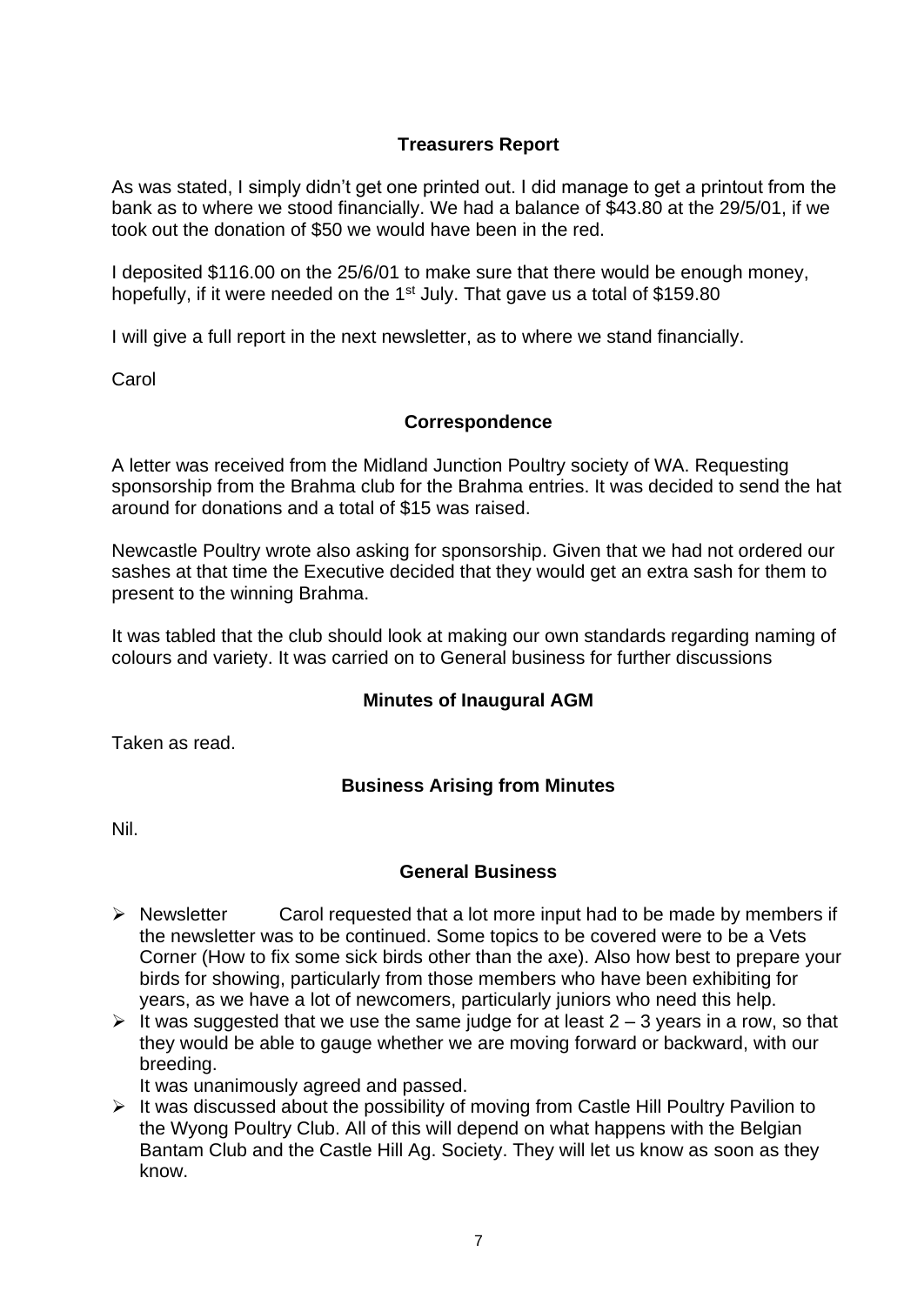- ➢ Raising of Membership dues. It was put to everyone present, the need to raise them due to the extra costs of the GST on materials like paper ink etc. All agreed to have them rise, so the new fees for July 2002 – July 2003 will now be Full members \$15 and Juniors \$7.
- ➢ Vulture Hocks. In the discussions on colour and Standards the subject of Vulture Hocks came up and it was agreed that while they are a defect they are not a disqualification. All agreed that the aim was to try to breed them out, but that it was very hard.
- ➢ The big discussion on the Subject of colours and the naming of such. It became a very confused topic with quite a few members trying to talk over each other, making a reasonable discussion almost impossible. But at least we came away with some ideas, and all members are asked to put their ideas in writing As time was running out very fast we deferred this subject to be continued in the newsletter so PLEASE put pen to paper and put forward your ideas.

## **Nomination of Judge for 2002**

As mentioned earlier re using the same judge for  $2 - 3$  years, this years judge, Bruce Pattinson was asked if he would be agreeable to judge for the club again next year. He will.

## **Election of Club Members**

Megg Miller stepped into the chair at this stage, to chair the election of Office bearers.

| Patron                   | Khris Abuid     | Nom. A Rathbone | $2nd$ . D Jones |
|--------------------------|-----------------|-----------------|-----------------|
| President                | Andrew Rathbone | Nom. K Chapman  | $2nd$ C Abuid   |
| Vice President Bryan Jon |                 | Nom. C Abuid    | $2nd$ K Abuid   |
| Sec. / Treas.            | Carol Abuid     | Nom. R Smith    | $2nd$ D Jones   |

As there were no other nominations all members were elected unanimously.

The meeting then closed quickly to do the Annual Show Awards.

## Handy hints

For the chook off colour, off its feed, or recovering from injury. Mix waste bread with 1 teaspoon of sugar and milk. You will be surprised how the chook in most cases will sustain itself and return to normal grain mixtures.

Hard boil the eggs, mix with crumble and feed as an extra tit bit to condition the chooks being prepared for breeding or showing.

### **The handy hints in this issue are supplied by Ron Smith. If you have any handy hints please send them in so that all can give them a go.**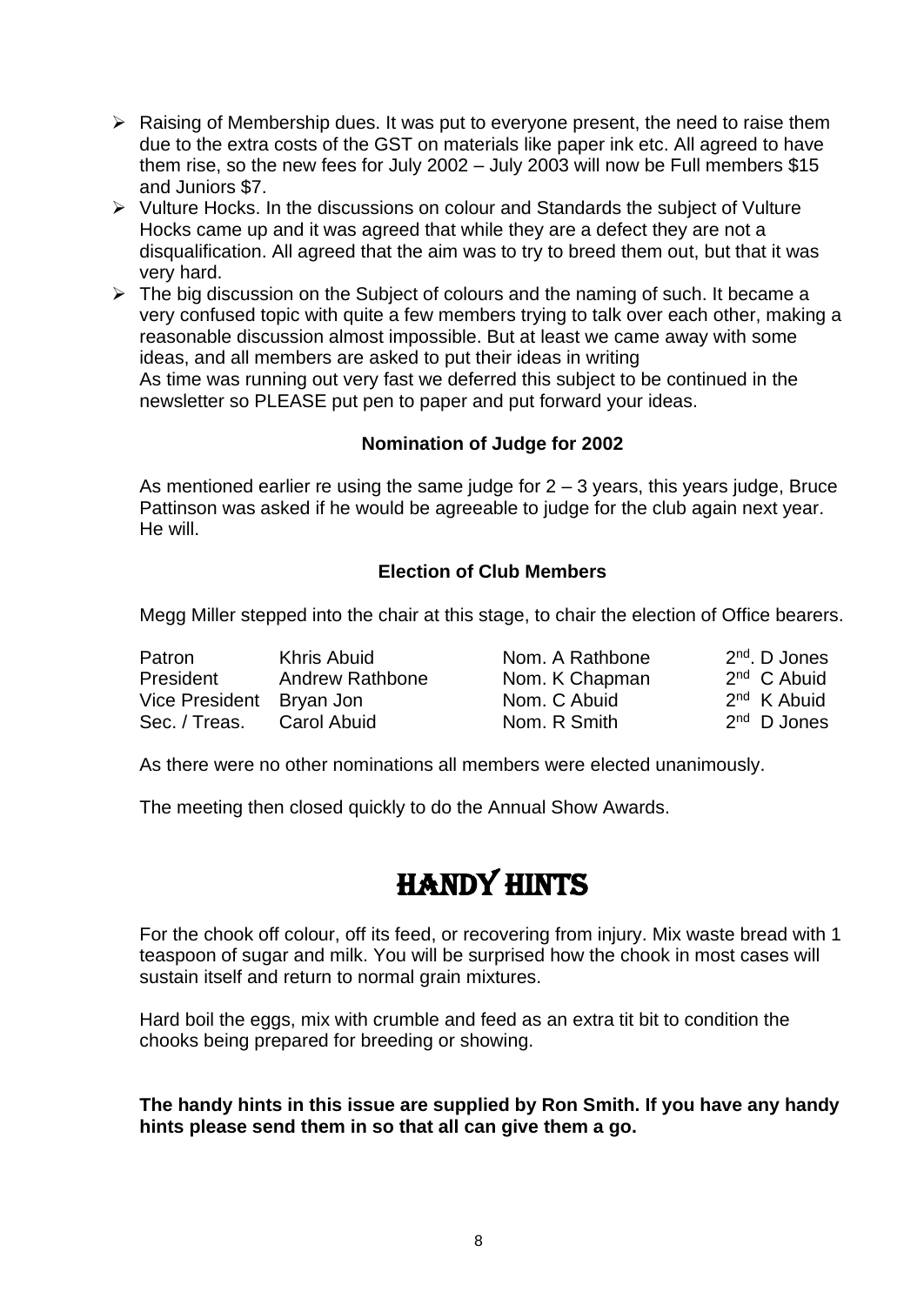## Annual show results

Results of the First Annual show held on 1/7/2001 at the Castle Hill Showgrounds.

#### **MAJOR OVERALL AWARDS**

Champion Bird of Show **Andrew Rathbone** Best Opposite Sex Bruce Raines Best large Brahma Andrew Rathbone Best Bantam Brahma Bruce Raines Best Junior Levi Burns

### **OTHER MAJOR AWARDS**

Best Standard Light Brahma **Andrew Rathbone** Best Standard Dark Brahma Andrew Rathbone Best standard Buff Brahma Andrew Rathbone Best Standard Gold Brahma **Andrew Rathbone** Best Standard Black Brahma **Andrew Rathbone** Best Standard AOC Brahma Bryan Jon Best standard Brahma Pair **Andrew Rathbone** 

Best Bantam Light Brahma<br>
Bruce Raines Best Bantam Dark Brahma **Don Don Jones** Best Bantam Buff Brahma K&C Abuid Best Bantam Gold Brahma **Andrew Rathbone** Best Bantam Black Brahma **D&T** Saunders Best Bantam AOC Brahma D&T Saunders Best Bantam Brahma Pair **K&C** Abuid

There were 9 members who exhibited on the day, two of these were juniors.

The total number of birds benched including pairs was 152. I feel that was quite a good effort on all those members who exhibited. Now can we beat this record next year, lets hope so. It does look great seeing so many Brahma altogether.

## **Judges Report**

It was an extremely impressive display of birds that confronted me at Castle Hill Showgrounds on Sunday. It is a credit to the club and it's executive that such a display is now possible. Two years ago I would have dismissed the idea of such a quality display in those numbers.

The large fowl were strong in both the Light and the Darks, and the darks, in particular, have come a long way. The Large Light Brahma are probably still the best in type of the Standard birds with the darks closer than even a year ago. Some points of interest here were the numbers of birds with missing toes or parts of toes. It seemed to be on the birds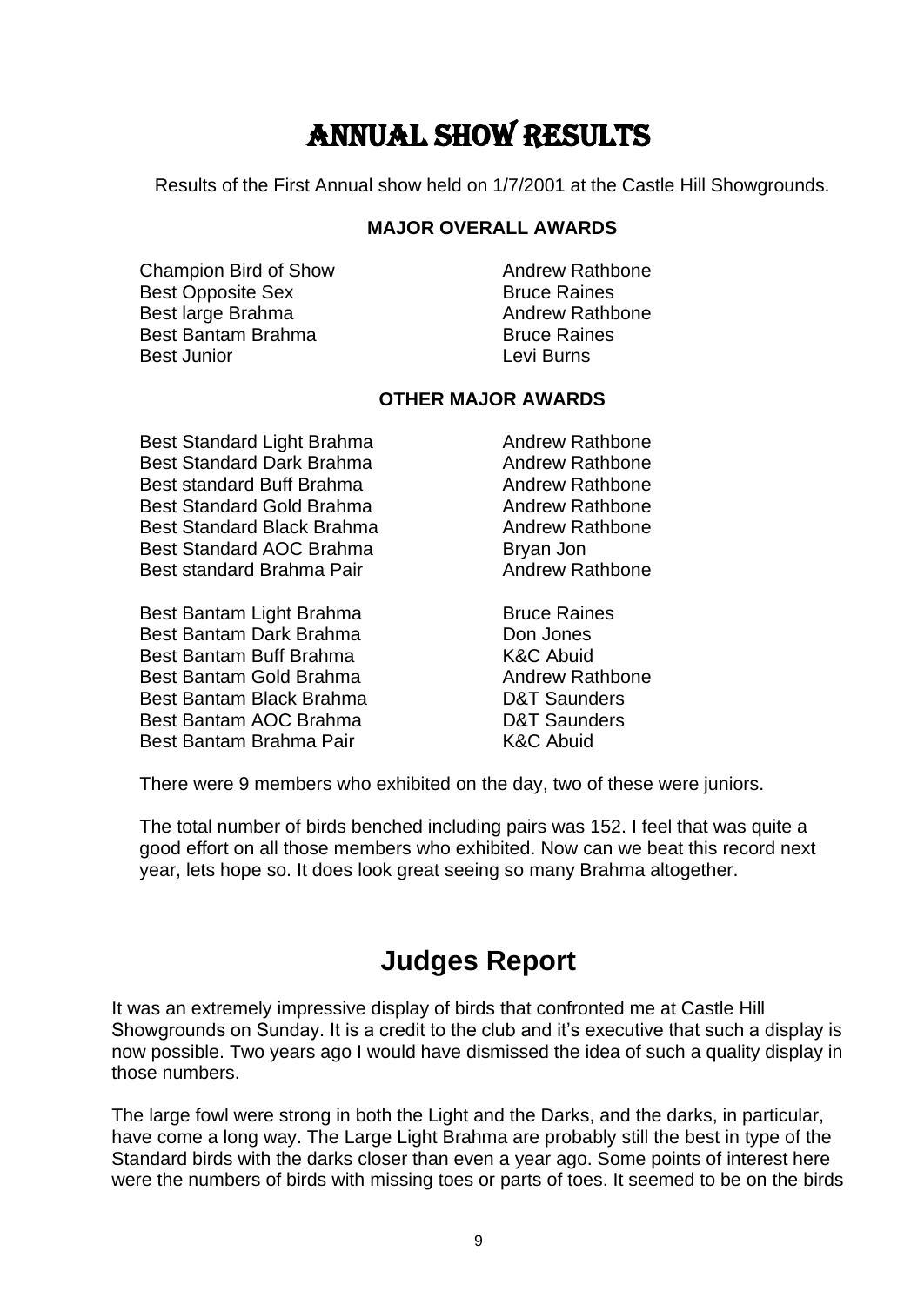with the most footfeather. Of all the Lights around ten had some foot deformity. A judge will consider birds with missing toenails or perhaps even a third of a toe but not more. This will need to be watched. The birds with strong footfeather most often had vulture hocks and there is a fine line to be trod here as well. While the Standard says it is undesirable so are birds with no middle toe feather. I know this is an issue that the club is working on. Another minor problem is lack of foot and eye colour. This is easily addressed.

The large darks are very good in type and while they still have some comb problems both the numbers and the Standard was impressive. The size and bulk are definitely improving with the male birds quite good. Colour is still an issue and the variety of colour variations were evident walking along the pens. To me this is not as important as type but will eventually need to be addressed so the birds are more consistent. This will help in the breeding, as the progeny will be more predictable.

The other colours on display still have a way to go in type and consistency of colour but the winning birds were on the right track and were rewarded for type. Comb, eyes and footfeather all need improvement and most of these colours are where the other colours were a few years back. The most obvious problem was in the blacks with the leg colour. Only a couple of the birds had yellow legs or partially yellow legs. Yellow legs can be achieved in Wyandottes and Leghorns so it is possible and needs time.

The bantam Lights were probably the strongest classes and they still tend to be the most consistent classes in quality, partially due to the time and effort put into them over the years. The winning bird was of excellent type and showed himself well. While he had some ticking on the back this was not enough to overcome the birds qualities. To maintain this quality and big classes the club may wish to look at fourths or highly commended cards as some good birds went unrewarded while in the off colours carded birds were of lesser quality. Combs, heads and footfeather and colour were consistently good.

The darks were better than their larger cousins, and the general quality through the classes was again strong. Colour again was a bit varied but more consistent than in the larger darks. These have improved since last year and some serious effort has been put into the breeding and preparation. Some of the females were a bit small but it may have been late breeding.

Other colours were very mixed. Some birds shown still looked like Pekins or feather legged Wyandottes, and are a year or two off being shown as true Brahma. These colours need the same energy as the Lights got four – five years ago. I hope that they get it as some of them are on the way.

A final word on preparation. Some of the birds were filthy and their feet were encrusted with faeces. Judges understand it can be hard to keep birds clean, but there is a difference between dirty and uncleaned at all. Dirty birds don't give the bird an equal chance. Take fewer birds and clean them well is a hint.

Again it was a pleasure to be invited to judge and I look forward to seeing the progress members make at next year's show.

Bruce Pattinson Monday 2<sup>nd</sup> July 2001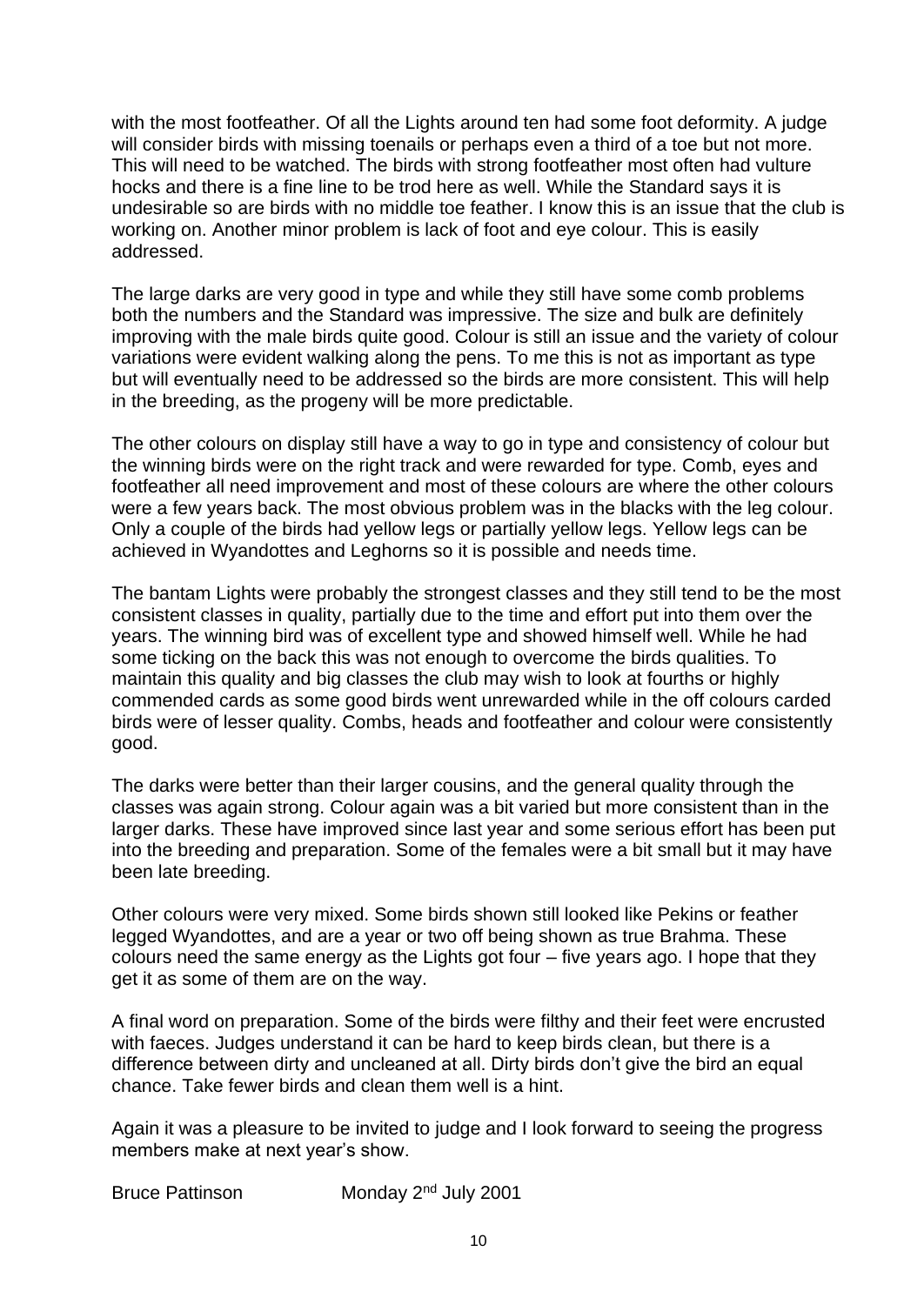## Brahma colours

For the members who were not able to make it to the AGM, there was some discussion on the naming of colours for the Brahma. Unfortunately time was a bit short, so it was decided that members could put their ideas on paper and we would print them in the newsletter so that everyone had a chance to consider, and have more input in the next newsletter.

There are members who believe that we should only concentrate on the two main colours being Light and Dark. But it needs to be considered by all, that some members prefer other colours, and either way the main object at the moment is to stabilise the type, whether it be Light, Dark, Black Blue or whatever.

**Remember, when The Australian Standards were produced, there was no Brahma Club, so we need to get everything right, to be able to put our suggested alterations (if any) to APEC, so that they can be in the next printing of the Standards**. **(ED)**

At the Brahma Club of Australia's AGM, an argument was put forward by a member to change the names of the Brahma varieties in The Australian Poultry Standards as they did not describe the actual colour of the bird in that variety. The new colours that were stated have not been seen on an Australian show bench let alone been seen at all. It is actually a name change of varieties and not a question of colour, I feel.

Lance stated that the variety of Buff was confusing as it follows the colour of the Wyandotte variety, Buff Columbian, and so should be altered to say just that. The Brahma variety of Light would then become contradictory, and therefore change to Columbian. Lance doesn't believe the Brahma variety of Dark is appropriate either and should follow the Wyandotte variety of Silver pencilled, being more descriptive. This however would only satisfy the colour of the female and would be an incorrect description for the male. Should another variety be included to facilitate the Male; say Silver Duckwing.

Lance also had trouble understanding the Brahma variety of Gold. He discounted the change to partridge as it may be confusing and suggested Gold Pencilled. This then, I feel, would facilitate another variety, The Black Breasted Red, to accommodate the male to ensure correctness.

Most of the members at the AGM felt that it was a drastic step to make, just to accommodate colours that may crop up in the future. Changing the names of all the Brahma varieties seems ridiculous just to facilitate the easy variety description of future and unknown varieties.

Deleting the names of the Light and Dark Brahma varieties, I feel would be akin to changing the name of the Brahma. These varieties have been part of Brahma history since their development in the 1800's. To change their name would be like changing history.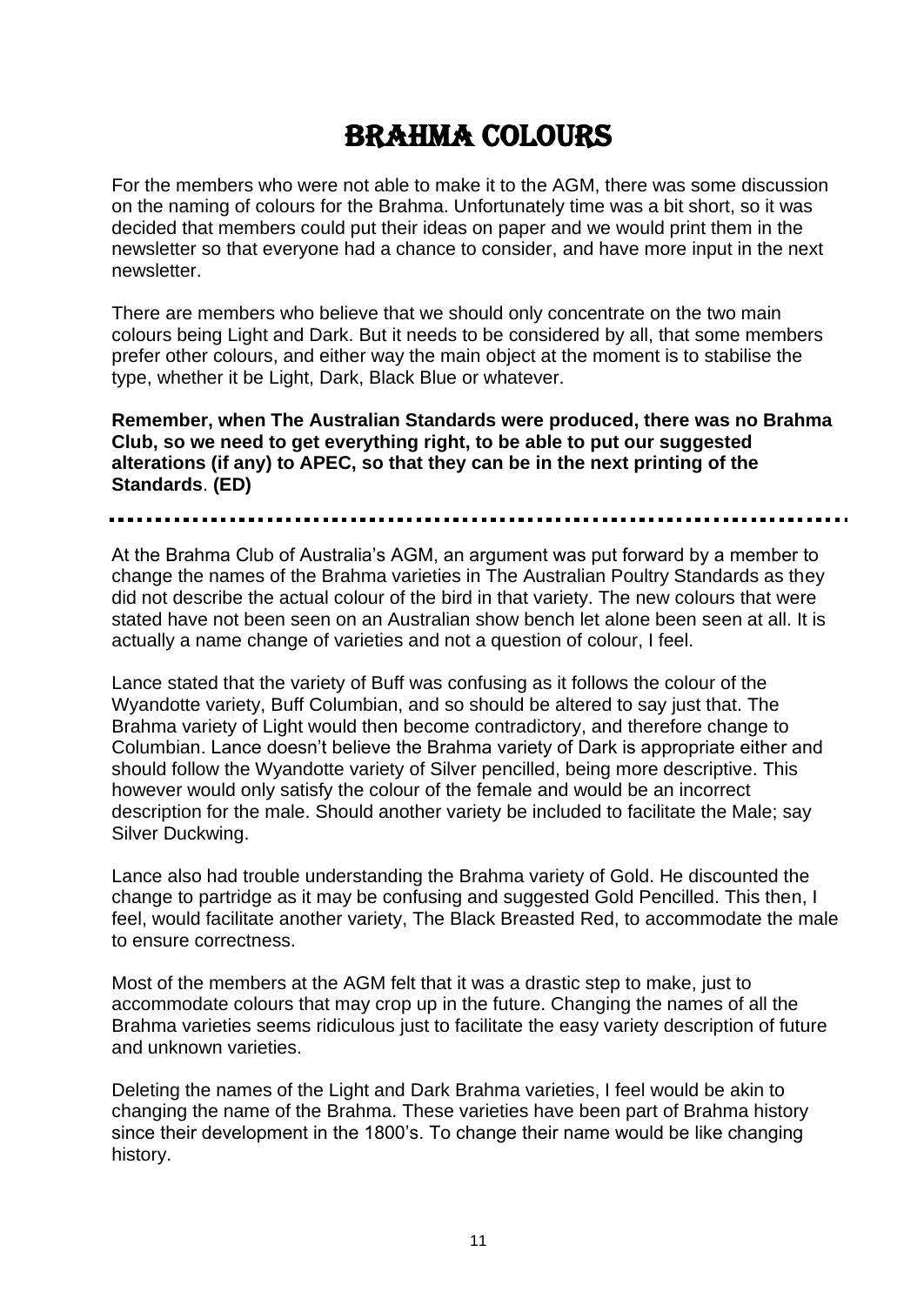A more immediate challenge confronting members would be to lobby to The Australian Poultry Exhibitors Council to include the variety of Black, to secure it into the next Poultry Standard and to allow judges to accept it as a variety. The Blacks in both the standard and bantam form were sports from the development of the Dark variety, and deserves a place in our brahma family.

Other varieties that have been exhibited in AOC classes (Bantams only) are the Blue Buff and the Blue. Another variety seen in the standard AOC class is the Birchen. One colour that has been exhibited in the bantam AOC class, which is a sport of the bantam Darks, has not yet been properly described or identified. It is the female counterpart of a hidden Black Red gene created in the development of the Dark Bantam, which follows th3e game colour of a Red Wheaten.

Whatever colour an individual wishes to breed or create, it is their prerogative, which makes for a diverse and interesting mix of ideas. However, when these ideas adversely impact on the majority, it leads to anarchy and the breakdown of a group. I move the status quo prevail.

#### **Colours in the Brahma – Some Suggestions**

The issue of colour was a hot topic at the AGM, and due to the time constraints it was not readily resolved. The suggestion that the colours in the Standard for the Brahma's names be changed was a sound one that warrants investigation. The idea of a Standard is clarity and the current colour names do not give that. Thus it is difficult to explain to young members simply what the colour should be. It is OK for us 'oldies' to say "it should be like a Columbian Wyandottes" but this doesn't help much if you don't know what that is. This is where the Standard falls down and the club can help.

My suggestion would be that we decide on what the names of the colours and variations should be called, adopt them and write our own colour Standard and submit this as a suggestion to the Australian Poultry Standard for the reprint. This would be a lot of work, but would give the club some room to add colours and standardise them so people knew what type and qualities to breed to. Without a Standard there can be no consistency and the bird cannot be judged fairly or adequately.

I have some concerns that in the 'race' to breed colours that type is lost, but that is a question for individual breeders. As a judge I need a Standard to judge to and if the club members feel the need to have more colours then let's do it properly. They can be standardised by the club and the colours submitted to APEC after the time requirements have been met for a new variety or colour. The club then has the ability to create new colours in a criteria based way rather than ad hoc. A decision would also have to be made about the schedule for the show as whether to include these colours separately or in AOC.

If the club takes the lead in this, then we have the control in our own hands. It would seem reasonable that we do work in this area as no one other group is as well qualified in this area for our breed. The club should use its expertise and the knowledge of its members. This would then benefit the breed and the fancy as a whole.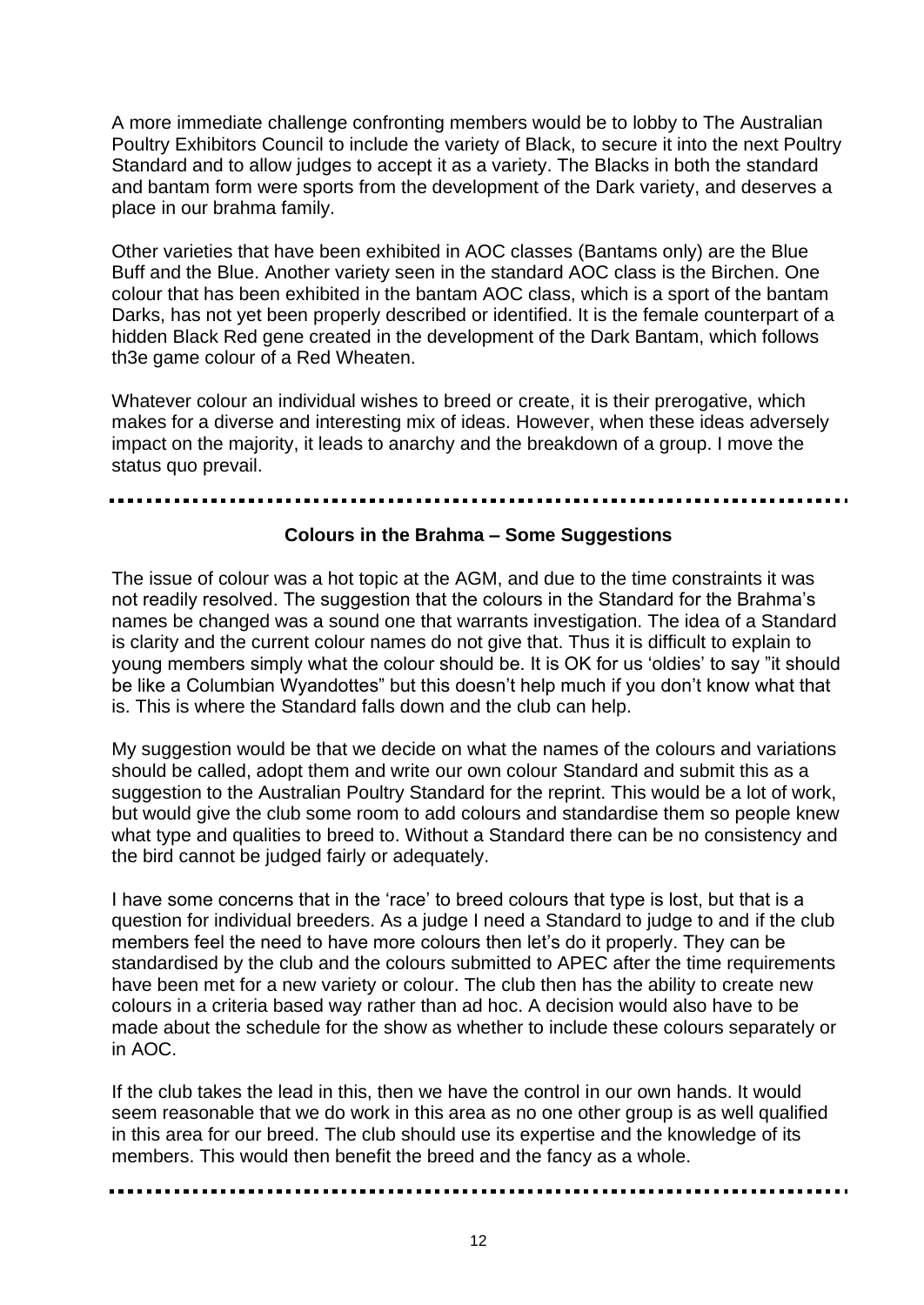## **Suggestions for Brahma Identification**

Leave Light Brahma as is, as it is known worldwide by this name. Leave dark Brahma as is, as it is known worldwide by this name.

Have Buff

Buff Light Brahma

 Salmon and Blue Salmon (A good colour name for Carols if they breed true) Or perhaps follow OEG and call them Clay or wheaten Brahma's, remembering there are a host of wheaten shades.

Black should remain as is. Colour variations when bred could be Black Mottled, Black Laced etc.

### **My Thoughts on Brahma Colours**

My opinion is that we have our Standards and it is only the colours that are of concern. The likes of the Light and dark have been around since they were first found so we should accept them as they are. Probably the one that is really of concern is the Buff and Buff Columbian. There is no provision for someone who wants to breed straight Buff because the Standards state that the Buff is the same as the Wyandottes Buff Columbian. The Blue needs to be thought about, as to whether it is an Andalusion Laced Blue or whether it is a plain uniform blue all over. The, what I call Blue / Buff Columbian which as yet has to be proven, is it the correct way of naming it.

With the Gold Brahma, it's the same as the Partridge Wyandotte. **Question**: Why is it not called Partridge Brahma as in the US, which is predominantly what our Standards follow anyway?

For the younger members, in most breeds they learn of the Columbian pattern fairly early on, if we use that as a basic starting point, except for light and dark we should be pretty right with the naming of colours.

Basically I believe self-colours should be called as they are and if they are of the Columbian pattern then call them that.

As for Vulture Hocks, the Standards already state that they are undesirable. If anything all we need to do is reiterate that they are acceptable BUT undesirable to ensure no judge gets a bit finicky and downgrades good birds for this fault.

### **This article is only about colour naming, I hope it helps.**

After a discussion on colour naming that went astray, I have gone back to the Australian Poultry Standard, and as Andrew and Don discussed, they like the traditional names of Light and dark Brahma. That's OK as it is to the standard overseas as well, but Gold or Partridge is a little bit different. Wyandottes and Cochin are called Partridge so may be we should have a Partridge Brahma. White is White, Black is Black but both have to